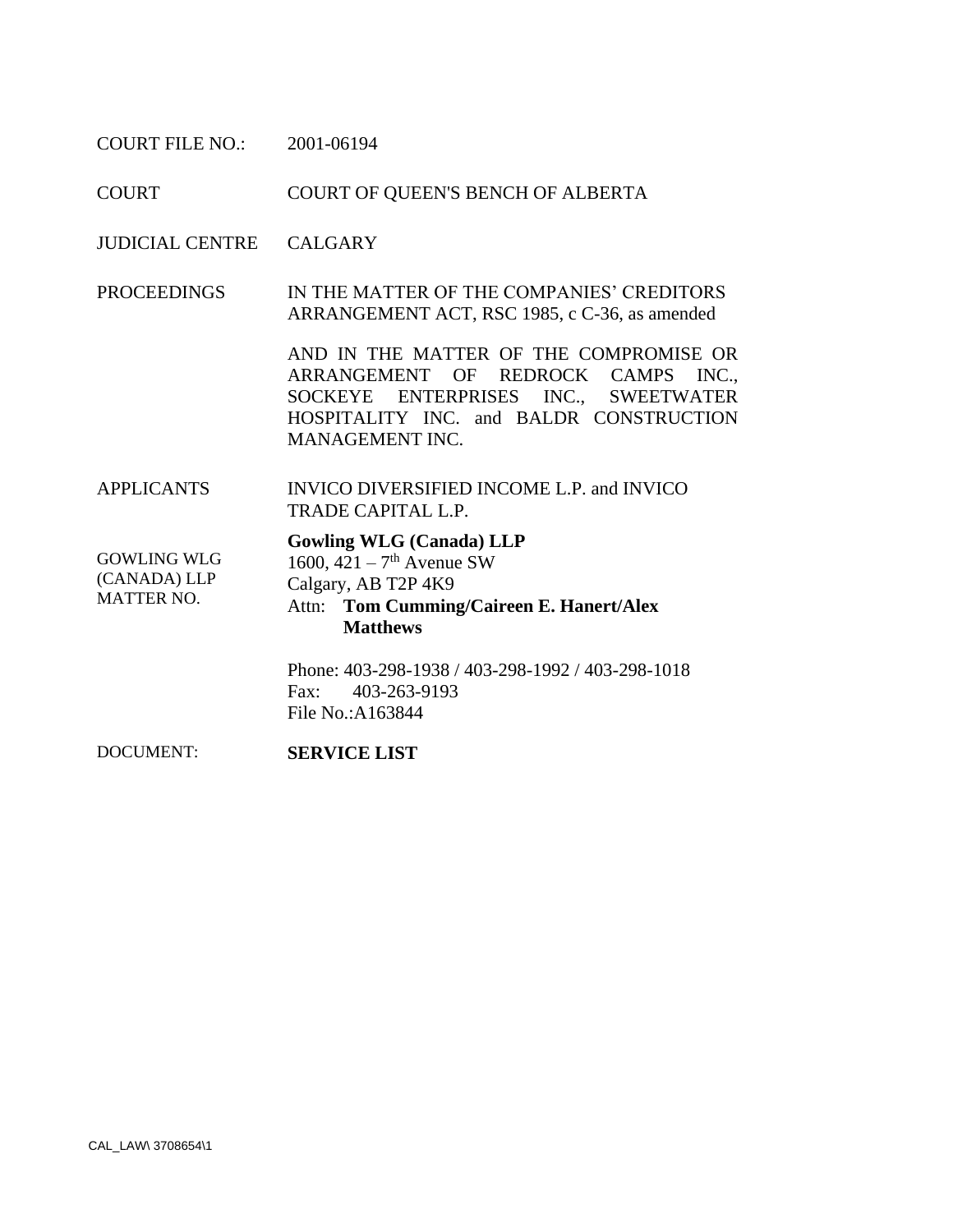| <b>PARTY</b>                          | <b>RELATIONSHIP</b>                |
|---------------------------------------|------------------------------------|
| <b>Gowling WLG (Canada) LLP</b>       | Counsel for Applicants, Invico     |
| 1600, 421 7 <sup>th</sup> Avenue SW   | Diversified Income L.P. and Invico |
| Calgary AB T2P 4K9                    | Trade Capital L.P.                 |
|                                       |                                    |
| <b>Attention: Tom Cumming</b>         |                                    |
| Phone: 403-298-1938                   |                                    |
| E-mail: tom.cumming@gowlingwlg.com    |                                    |
| <b>Attention: Caireen E. Hanert</b>   |                                    |
| Phone: 403-298-1992                   |                                    |
| E-mail: caireen.hanert@gowlingwlg.com |                                    |
|                                       |                                    |
| <b>Attention: Alex Matthews</b>       |                                    |
| Phone: 403-298-1018                   |                                    |
| E-mail: alex.matthews@gowlingwlg.com  |                                    |
|                                       |                                    |
| <b>Attention: C. Haddon Murray</b>    |                                    |
| Phone: 416-862-3604                   |                                    |
| E-mail: haddon.murray@gowlingwlg.com  |                                    |
| <b>Attention: Heather Fisher</b>      |                                    |
| Phone: 416-369-7202                   |                                    |
| E-mail: heather.fisher@gowlingwlg.com |                                    |
|                                       |                                    |
| <b>MLT Aikins</b>                     | Counsel to the Monitor             |
| $222 - 3$ rd Ave SW, Suite #2100      |                                    |
| Calgary AB T2P 0B4                    |                                    |
|                                       |                                    |
| Attention: Ryan Zahara                |                                    |
| Fax: 403-508-4349                     |                                    |
| Email: rzahara@mltaikins.com          |                                    |
|                                       |                                    |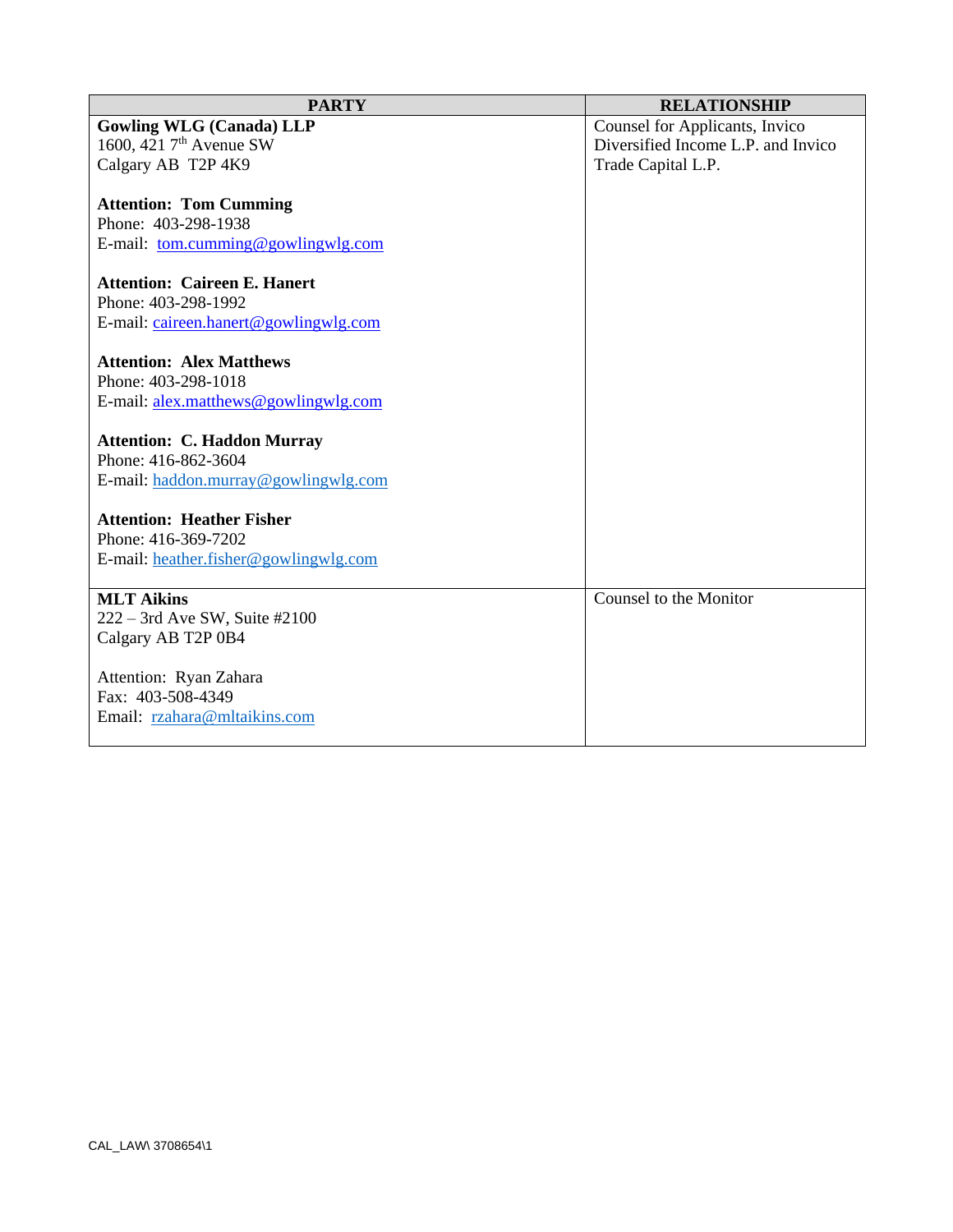| <b>PARTY</b>                                     | <b>RELATIONSHIP</b>                    |
|--------------------------------------------------|----------------------------------------|
| <b>BDO Canada Limited</b>                        | Monitor                                |
| 110, $5800 - 2$ nd Street SW                     |                                        |
| Calgary AB T2H 0H2                               |                                        |
|                                                  |                                        |
| Attention: Marc Kelly                            |                                        |
| Fax: 403-640-0591                                |                                        |
| Email: makelly@bdo.ca                            |                                        |
|                                                  |                                        |
| <b>Osler, Hoskin &amp; Harcourt LLP</b>          | <b>Counsel to Respondents</b>          |
| 450 - 1st Street SW, Unit #2500                  |                                        |
| Calgary AB T2P 5H1                               |                                        |
| <b>Attention: Randal Van de Mosselaer</b>        |                                        |
| Fax: 403-260-7024                                |                                        |
| Email: rvandemosselaer@osler.com                 |                                        |
|                                                  |                                        |
| PACIFIC INSOLVENCY CENTRE / CRA                  |                                        |
| Surrey National Verification & Collection Centre |                                        |
| Canada Revenue Agency                            |                                        |
| 9755 King George Boulevard                       |                                        |
| Surrey, BC V3T 5E1                               |                                        |
|                                                  |                                        |
| Fax: 1-866-219-0311                              |                                        |
|                                                  |                                        |
| <b>DLA Piper LLP</b>                             | <b>Counsel for Terra Water Systems</b> |
| 250 - 2nd Street SW, Unit #1000                  | Limited Partnership                    |
| Calgary AB T2P 0C1                               |                                        |
|                                                  |                                        |
| <b>Attention: Carole Hunter</b>                  |                                        |
| Fax: 403-697-6600                                |                                        |
|                                                  |                                        |
| Email: carole.hunter@dlapiper.com                |                                        |
| <b>Bank of Montreal</b>                          |                                        |
|                                                  |                                        |
| Attention: Sandy Hayer, MBA, Senior Manager      |                                        |
| <b>Bank of Montreal, SAMU</b>                    |                                        |
| Phone: 403-503-7499 / (M) 403-471-4146           |                                        |
| Email: sandy.hayer@bmo.com                       |                                        |
|                                                  |                                        |
| <b>Calmont Leasing Ltd.</b>                      |                                        |
| 14610 Yellowhead Trail                           |                                        |
| Edmonton, AB T5L 3C5                             |                                        |
|                                                  |                                        |
| <b>Attention: Caitlin Schulte</b>                |                                        |
| Fax: 780-451-5768                                |                                        |
| Email: Caitlin.Schulte@calmont.ca                |                                        |
|                                                  |                                        |